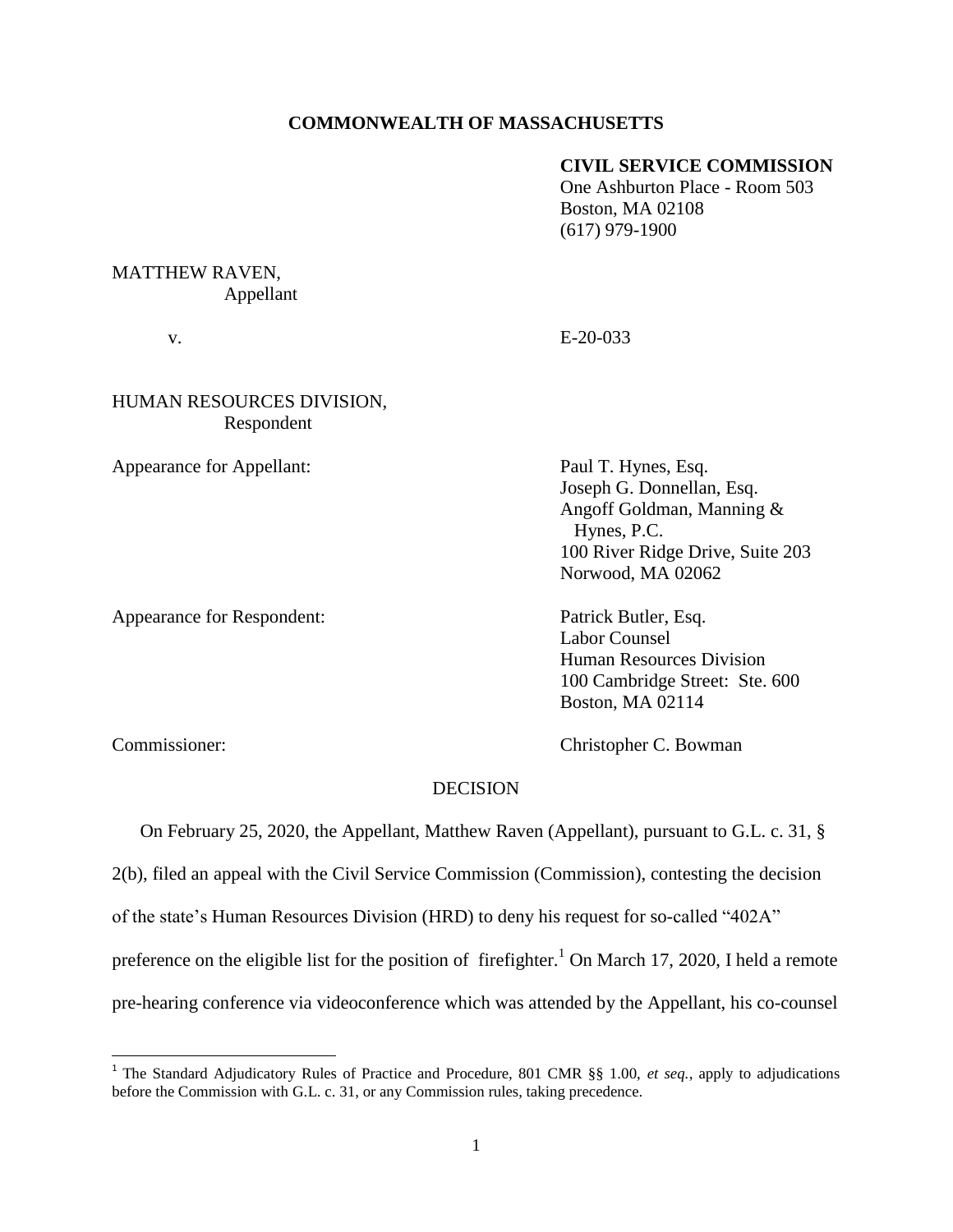and counsel for HRD. On March 31, 2020 and May 14, 2020, the parties filed cross Motions for Summary Decision with attachments. On July 1, 2020, I held a remote motion hearing via videoconference which was digitally recorded. $^2$  Later that day, I issued a Procedural Order, keeping the record open for the parties to submit additional information, including any information related to the legislative history regarding the statute that is the subject of this appeal. I received relevant additional information from the parties through September 18, 2020. The following facts appear to be undisputed:

- 1. Matthew Raven is the son of Anthony and Mary Raven.
- 2. Anthony Raven (Firefighter Raven) was a member of the Newburyport Fire Department (NFD), a position he was appointed to in 1984.
- 3. On April 21, 2016, Firefighter Raven was employed and working as a firefighter with the NFD when he responded to an alarm of fire at a home on Chapel Street in Newburyport. While there, it was determined that a home was on fire.
- 4. The NFD engaged in fire suppression actions at the home on Chapel Street and the fire was extinguished.
- 5. Firefighter Raven completed his shift that day and returned home.

 $\overline{\phantom{a}}$ 

- 6. On April 26, 2016, medics were called to the home of Firefighter Raven. He was taken by ambulance to a local hospital and died.
- 7. Mary Raven, Firefighter Raven's wife, applied to the Newburyport Retirement Board (NRB) for benefits pursuant to G.L. c. 32, § 100 (death in the line of duty benefits).

 $2^2$  CDs of the full hearing were provided to the parties. If there is a judicial appeal of this decision, the plaintiff in the judicial appeal becomes obligated to use the CD to supply the court with the stenographic or other written transcript of the hearing to the extent that he/she wishes to challenge the decision as unsupported by the substantial evidence, arbitrary and capricious, or an abuse of discretion.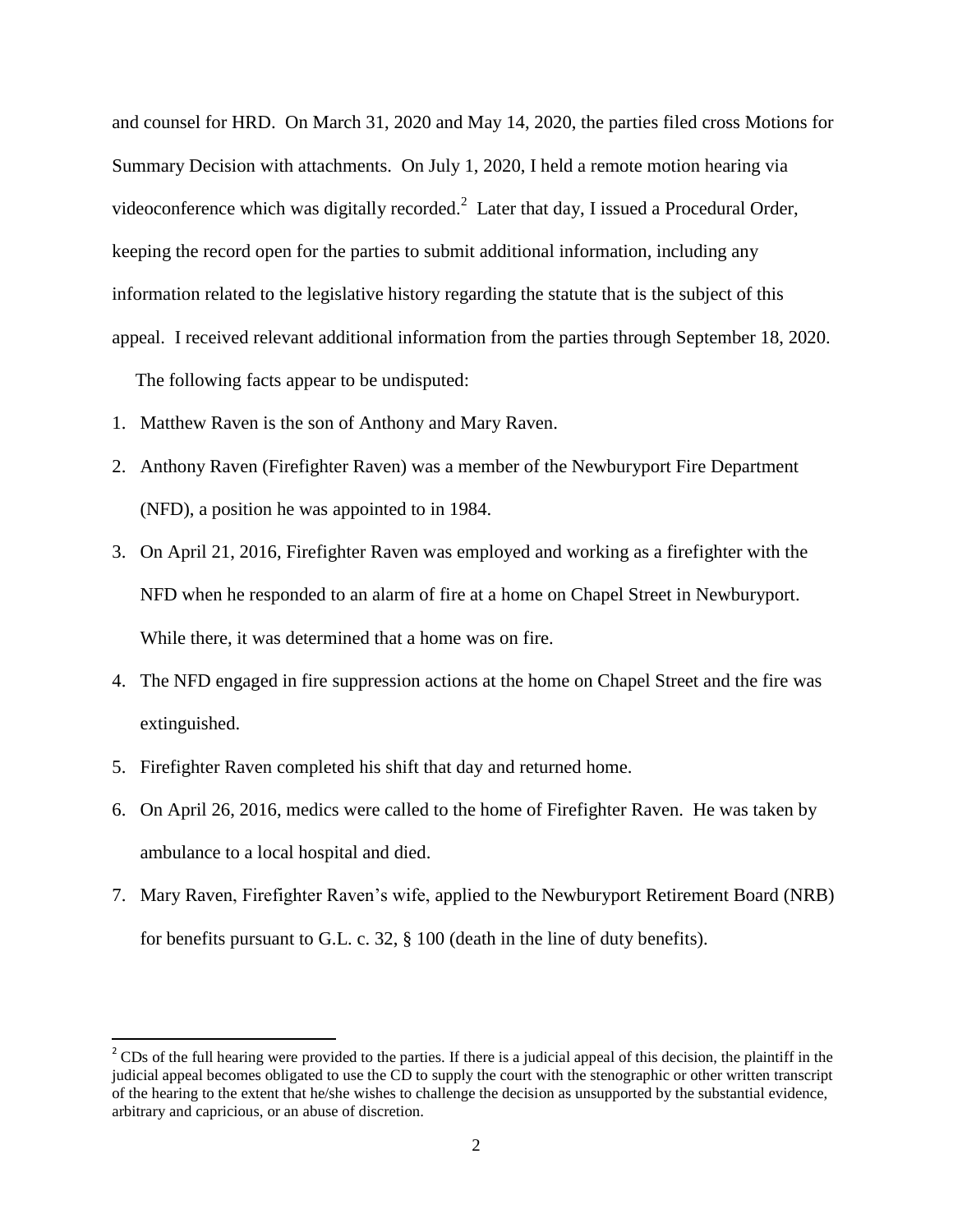- 8. The NRB assigned a hearing officer to make findings on Ms .Raven's application. On August 20, 2019, that hearing officer conducted a hearing at which evidence was submitted on the issue of the cause of Firefighter Raven's death.
- 9. The hearing officer took live testimony from Ms. Raven; Lt. Barry Salt and Lt. Stephen Hamilton, both of whom were present at the scene of the April 21, 2016 fire; and a PERAC assigned cardiologist who had conducted a review of Firefighter Raven's medical records.
- 10. The hearing officer, Attorney Michael Sacco, issued a 14-page "Recommended Decision" which contained numerous findings and conclusions. The hearing officer's recommended decision stated in relevant part that:

"The circumstantial and direct evidence allows a reasonable fact-finder to draw the necessary inferences and to find by the evidence's preponderance that it is more likely than not that Firefighter Raven suffered a myocardial infarction on April 21, 2016, with the late effects resulting in his April 26, 2016 death."

…

" … [B]ased on my review of this case's facts, M.G.L. c. 32, § 100 and the interpretative case law involving not only line of duty death benefits but what constitutes a personal injury, I find that Firefighter Raven suffered an injury while in the performance of his duties on April 21, 2016 while at a fire scene that proximately caused his death on April 26, 2016 ...".

- 11. On September 11, 2019, the NRB accepted the findings and recommendation of the hearing officer.
- 12. The Public Employee Retirement Administration Commission (PERAC) approved NRB's decision, with an effective date of October 4, 2019, the line of duty death benefits that Ms. Raven sought pursuant to G.L. c. 32, § 100.
- 13. On March 24, 2018, the Appellant, Firefighter Raven's son, took the open competitive examination for the position of firefighter, administered by HRD, and received a score of 97.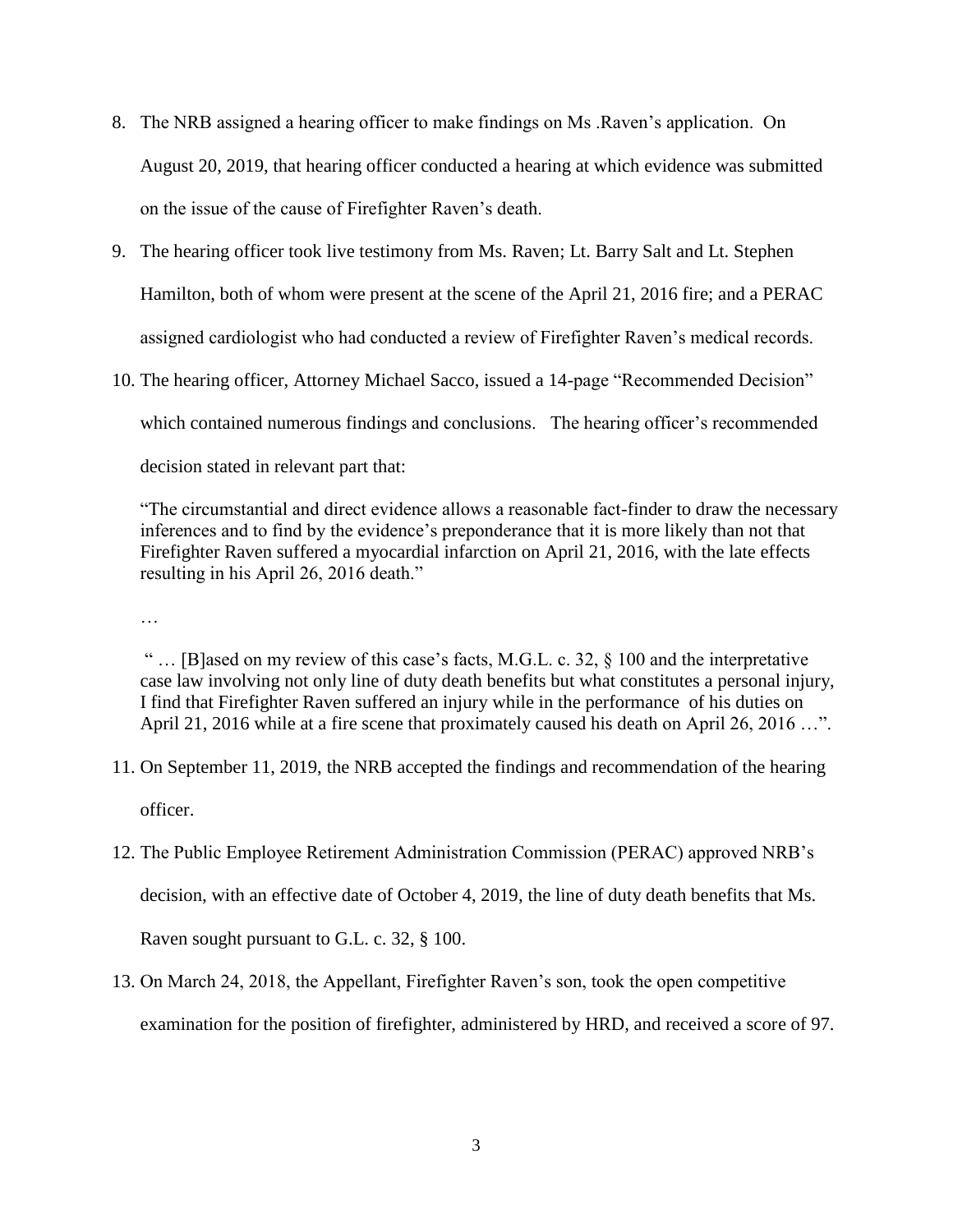- 14. On November 1, 2018, the Appellant was notified by HRD that he had received a passing score on the firefighter entrance examination, which would result in his name being placed on the eligible list for firefighter, including any list or Certification that would be sent to the NFD to fill firefighter vacancies.
- 15. In December 2019, the Appellant submitted documentation to HRD, seeking to receive the "402A" hiring preference pursuant to G.L. c. 31,  $\S$  26. Included in the documentation that the Appellant provided to HRD was the hearing officer's Recommended Decision and the NRB and PERAC decisions adopting the hearing officer's Recommended Decision.
- 16. On February 21, 2020, HRD sent notice to the Appellant that it was denying his request for a 402A preference stating that "[t]he documentation submitted indicates that your parent's death did not occur as a result of an accident while responding to a fire or while at the scene of a fire."

#### *Applicable Standard of Review*

 Pursuant to G.L. c. 31 § 2(b), the Commission has the power to hear and decide appeals from those persons aggrieved by the actions or inactions of HRD. A person is only aggrieved when "a decision, action, or failure to act on the part of the administrator was in violation of this chapter, the rules or basic merit principles promulgated thereunder, and … such person's rights were abridged, denied, or prejudiced in such a manner as to cause actual harm to the person's employment status."

 The Appellant seeks preferential placement on the relevant eligibility list pursuant to G.L. c. 31, § 26, which states in relevant part:

"Notwithstanding any other provisions of this chapter or of any law, a son or daughter of a firefighter or a police officer who passes the required written and physical examination for entrance to the...fire service...shall have his or her name placed in the first position on the eligible list… for appointment to such fire or police service if...in the case of a firefighter,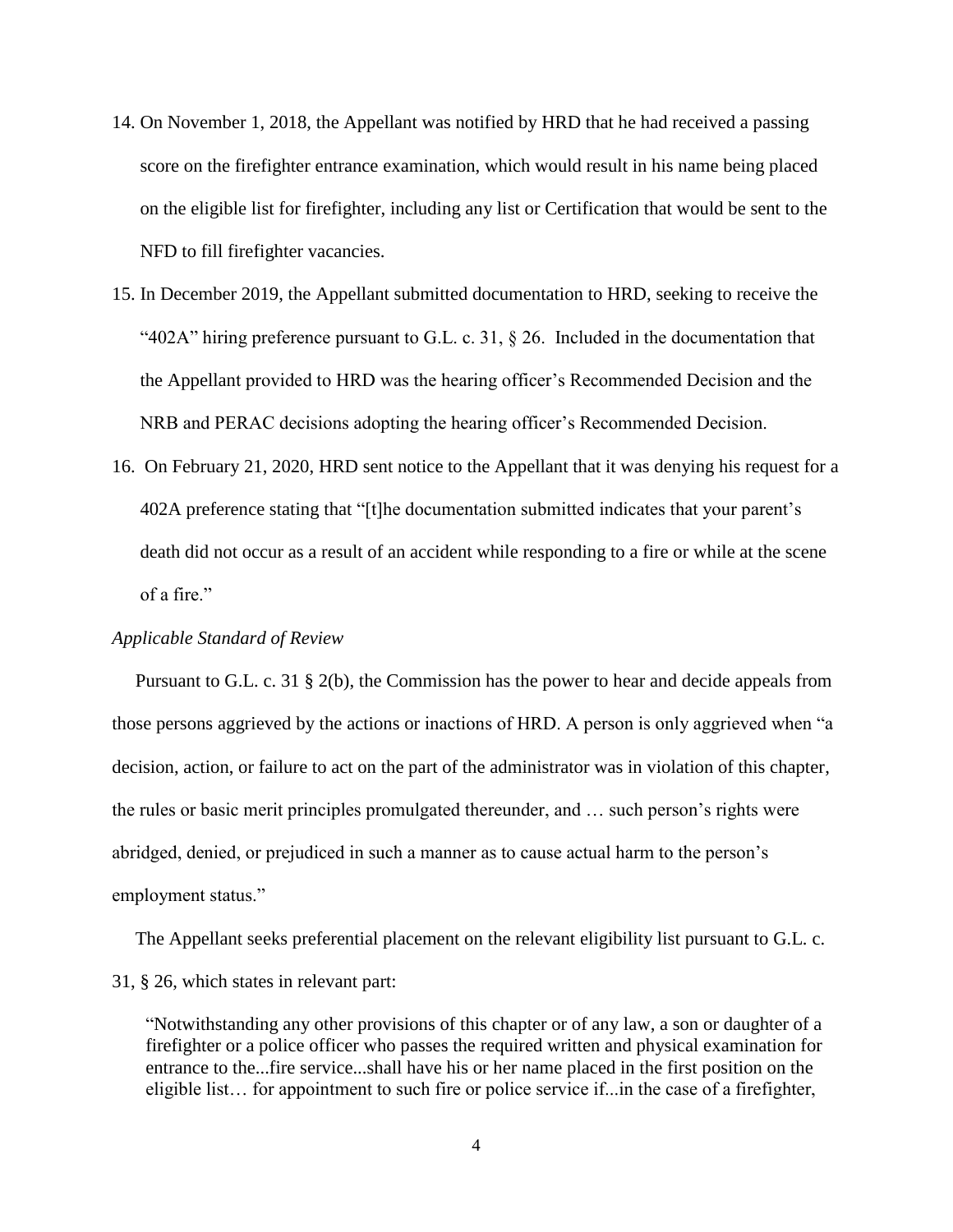such firefighter while in the performance of his duties and as the result of an accident while responding to an alarm of fire or while at the scene of a fire was killed or sustained injuries which resulted in his death… For the purposes of determining the order of persons on eligible lists pursuant to this section, the presumptions created by section ninety-four, ninety-four A and ninety-four B of chapter thirty-two, shall not be applicable to the death or disablement of any firefighter or police officer whose son or daughter is eligible for appointment." (emphasis added)

### *Prior Commission Decisions Related to 402A Appeals*

 In Boncek v. Human Resources Division, 12 MCSR 123 (1999), the Commission found that the son of a firefighter for the Town of Dedham who had died of carcinomatosis was not entitled to a hiring preference since the father had not died as the result of an accident occurring while responding to a fire or at the scene of the accident. The Commission stated in part: "Since there is no evidence that the Appellant's father died as the result of an accident occurring while he was responding to a fire or accident while at the scene of the accident, the Appellant is not eligible for preferential hiring status pursuant to G.L. c. 31, s. 26." Further the Commission stated: "The Appellant's submission of his father's death certificate at the pre-hearing conference clearly established that the Retirement Board granted death benefits for Mrs. Boncek based on the presumptions contained in G.L. c. 32, s. 94B. The language of G.L. c. 31, s. 26 specifically excludes the granting of preference to the Appellant under these circumstances."

 In Grindle v. Human Resources Division, 14 MCSR 97 (2001), the Commission concluded in relevant part that " … It is clear that the Legislature did not intend the provisions [of Section 26] to apply to a death, which was the result of an accident that occurred during a training procedure."

 In Pantazelos v. Human Resources Division, 15 MCSR 38 (2002), the Commission, after a full hearing, concluded that an applicant's police officer father's death was caused by an on-duty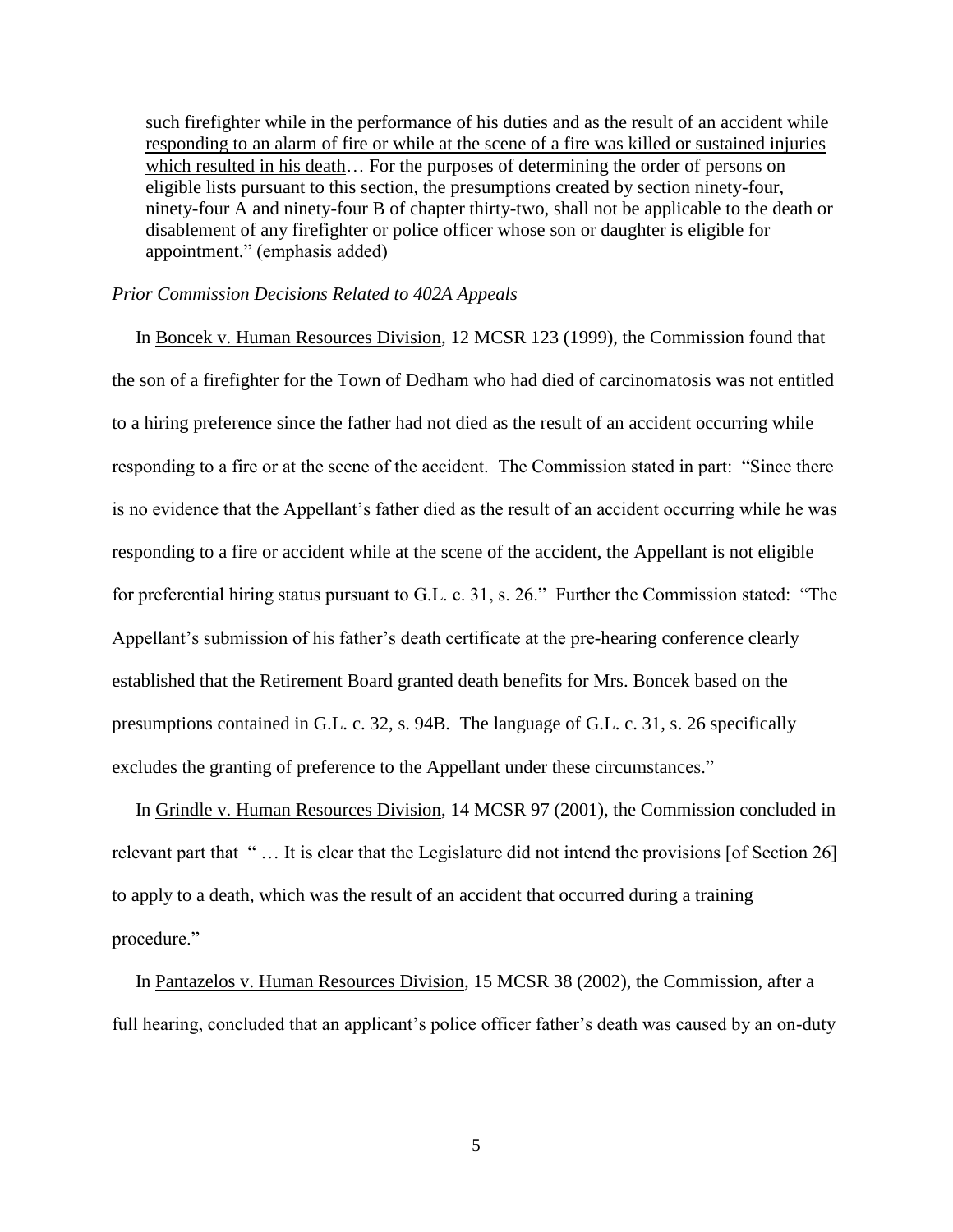assault that occurred eleven  $(11)$  days prior to this death.<sup>3</sup> Further, the Commission stated in part that: " … Officer Duggan [a police officer who witnessed the assault]'s testimony, coupled with the State Board of Retirement's findings that Edward Pantazelos sustained an injury, is sufficient evidence to substantiate that Officer Pantazelos did suffer an assault on January 2, 1990 which resulted in his death."

 In O'Rourke v. Human Resources Division, 16 MSCR 14 (2003), the Commission, after a full hearing, overruled HRD and determined that the son of a Boston police officer whose father had died in 1991 from heart failure following a 1982 heart attack sustained while subduing a defendant in court was entitled to 402A preference.

 In Ceceita v. Human Resources Division, 28 MCSR 352 (2015), the Commission, after a full hearing, upheld HRD's decision to deny the Appellant 402A preference stating in part that two (2) doctors " … provided convincing opinions that support the conclusion that there is simply no 'no relationship' between [the father]'s death in 1994 and his [injury while at the scene of a fire]."

 In Mingolelli v. Human Resources Division, 31 MCSR 360 (2018), HRD denied the Appellant's request for 402A preference based, in part, on its conclusion that that the firefighter had not sustained injuries *while at the scene of a fire* that resulted in his death. The Commission overturned HRD's decision, concluding in part that the firefighter, based on the findings of a hearing officer at the Division of Administrative Law Appeals (DALA): a) did suffer injuries at the scene of a fire, citing the hearing officer's report that the firefighter, on the way down a flight of stairs at the scene, appeared pale, suffered from shortness of breath, and felt a burning in his throat and chest; and b) those injuries caused the firefighter's death. As part of the Mingolleli

 $\overline{\phantom{a}}$ 

 $3$  In regard to a police officer father's death, Section 26 states in relevant part that, " $\ldots$  such police officer while in the performance of the police officer's duties and as a result of an assault on the police officer's person was killed or sustained injuries which resulted in the police officer's death ..."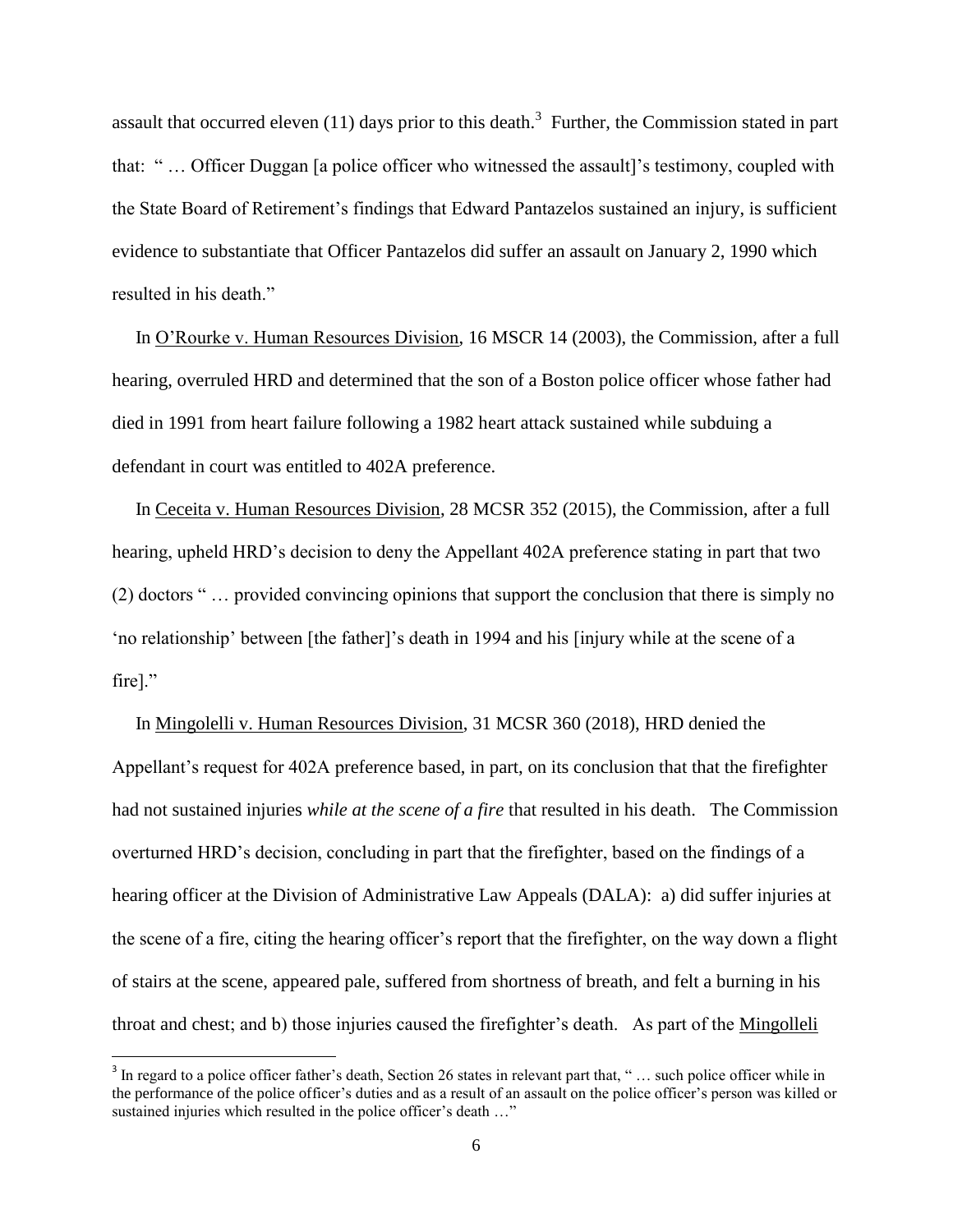appeal, HRD filed a motion for reconsideration arguing, in part, that the Commission had overlooked information suggesting that there was no actual fire at the scene that day. As part of that motion, HRD wrote the following:

"A firefighter cannot both 'respond' to an alarm of fire and be present at the 'scene' of a fire, because *these are two distinct locations and events*. *Thus, once Lt. Mingolelli arrived at 1125 Centre Street on March 28, 1999, he was no longer 'responding' to an alarm of fire, and had arrived at the scene. Therefore, the analysis under G. L. c. 31, § 26 shifts*, and the relevant issue before the Commission was whether an actual fire had occurred at the scene when Lt. Mingolelli arrived. However, *the Commission's decision has overlooked this distinction*, *and has erroneously read the two clauses as one*, noting that Lt. Mingolelli 'responded to an alarm of fire' and then concluding that he suffered injury at the 'scene' of a fire." (emphasis added)

### *HRD's Argument*

 Here, HRD argues that, Section 26 of Chapter 31, *as amended by Chapter 402 of the Acts of 1985,* limits the 402A firefighter preference to "only those children whose firefighter parents were killed or injured as the result of an accident *while responding to an alarm of fire or while at the scene of a fire*."

 According to HRD, to qualify for 402A preference here, Section 26 requires the Appellant to demonstrate that an 'accident' *while at a fire scene* was the cause of his father's death and that the phrase "the result of an accident" as it appears in the [current] statute is not a mistake by the Legislature or a mere joining phrase to the remaining part of the statute. According to HRD, the term 'accident' in this context is meant to convey that the firefighter must be involved in an unintended, unique event that occurred *at the fire scene*. In support of this argument, HRD, partly at my request, completed an exhaustive review of the legislative history of Section 26 of Chapter 31 and Section 100 of Chapter 32, which I have carefully reviewed and considered.

 In its brief, HRD also makes two arguments previously raised in Mingolelli: that the conclusions of the Newburyport Retirement Board should have no bearing on HRD's decision to award 402A preference and that, if a firefighter (or his/her spouse) receives retirements benefits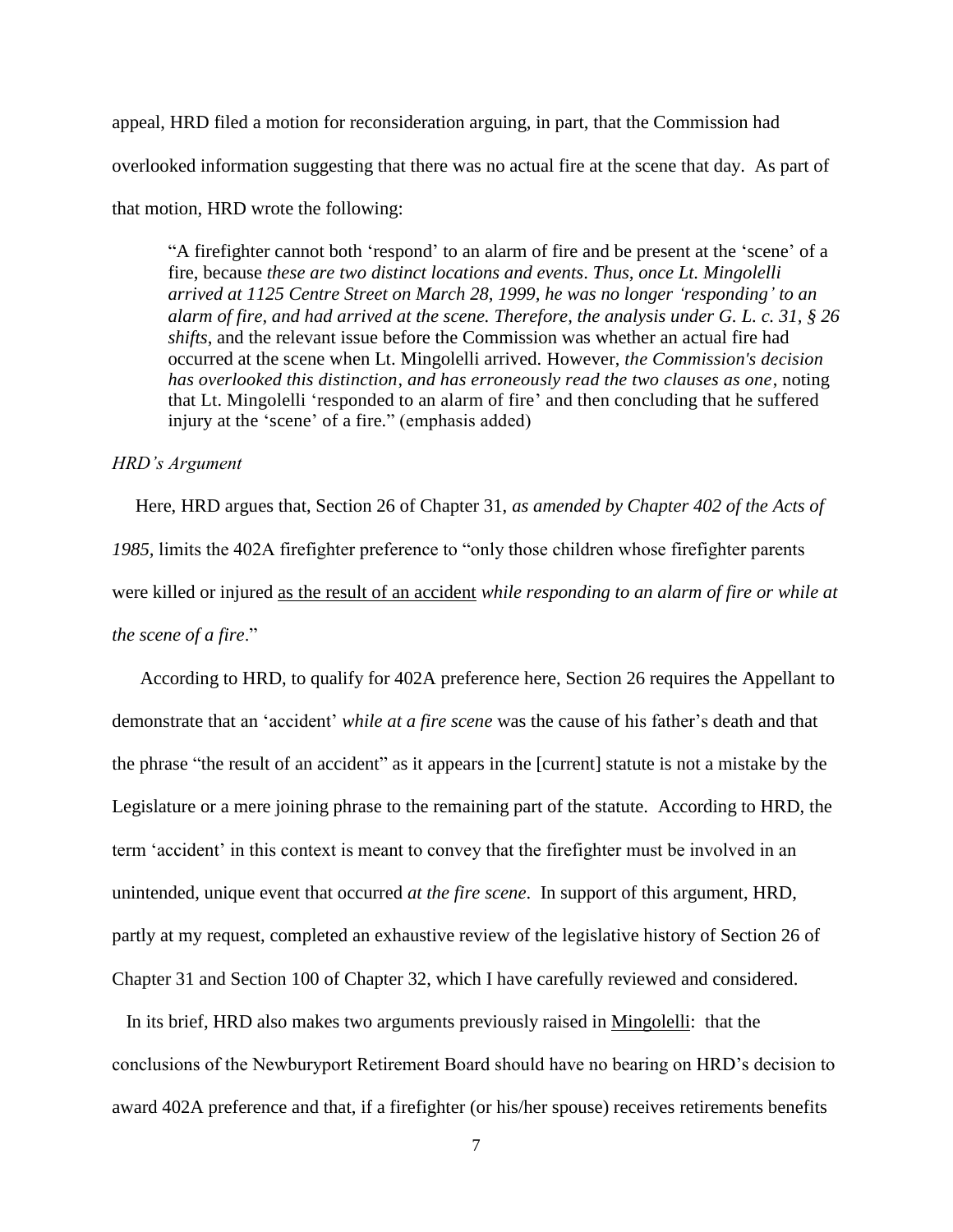under the "heart / lung" presumption of G.L. c. 32, § 94, their child is no longer eligible for 402A preference under G.L. c. 31,  $\S 26<sup>4</sup>$ 

### *Appellant's Argument*

 The Appellant argues that HRD's interpretation of the statute is wrong as, according to the Appellant, the law grants preference to surviving children of firefighters whose lives were lost due to either an accident or an injury and that the statute does not limit the preference to deaths caused by an accident. In support of this argument, the Appellant submitted a sworn affidavit from the former legislator who served as House Chairman of the Joint Committee on Public Service when Section 26 was amended in 1985. The former legislator wrote in relevant part that: " … Chapter 402 of the Acts of 1985 was enacted in an effort to extend a hiring preference to the sons and daughters of certain public safety officials who were killed in the line of duty under circumstances that the hearing officer in Raven v. Newburyport found to exist."

 The Appellant also argues that HRD erred as a matter of law by substituting its judgement for that of the NRB and PERAC regarding the causation of Firefighter Raven's death, stating: "the need to relitigate the cause of a parent's death would have unsettling consequences from the surviving family members of public safety officers who would be faced with having to 'prove' their parent's line of duty death anew notwithstanding the that the matter had bene decided often times in long ago, binding legal proceedings before the agency charged with making such determinations."

#### *Analysis*

 $\overline{\phantom{a}}$ 

 As a preliminary matter, I recognize the weightiness of the circumstances underlying this appeal: Anthony Raven's untimely death occurred only five (5) short years ago. In regard to

 $<sup>4</sup>$  As part of the motion hearing regarding this matter, HRD stated that, had the Appellant's father died of a result of</sup> injuries caused by an accident at the scene of the fire, HRD would have granted the Appellant's request for 402A preference.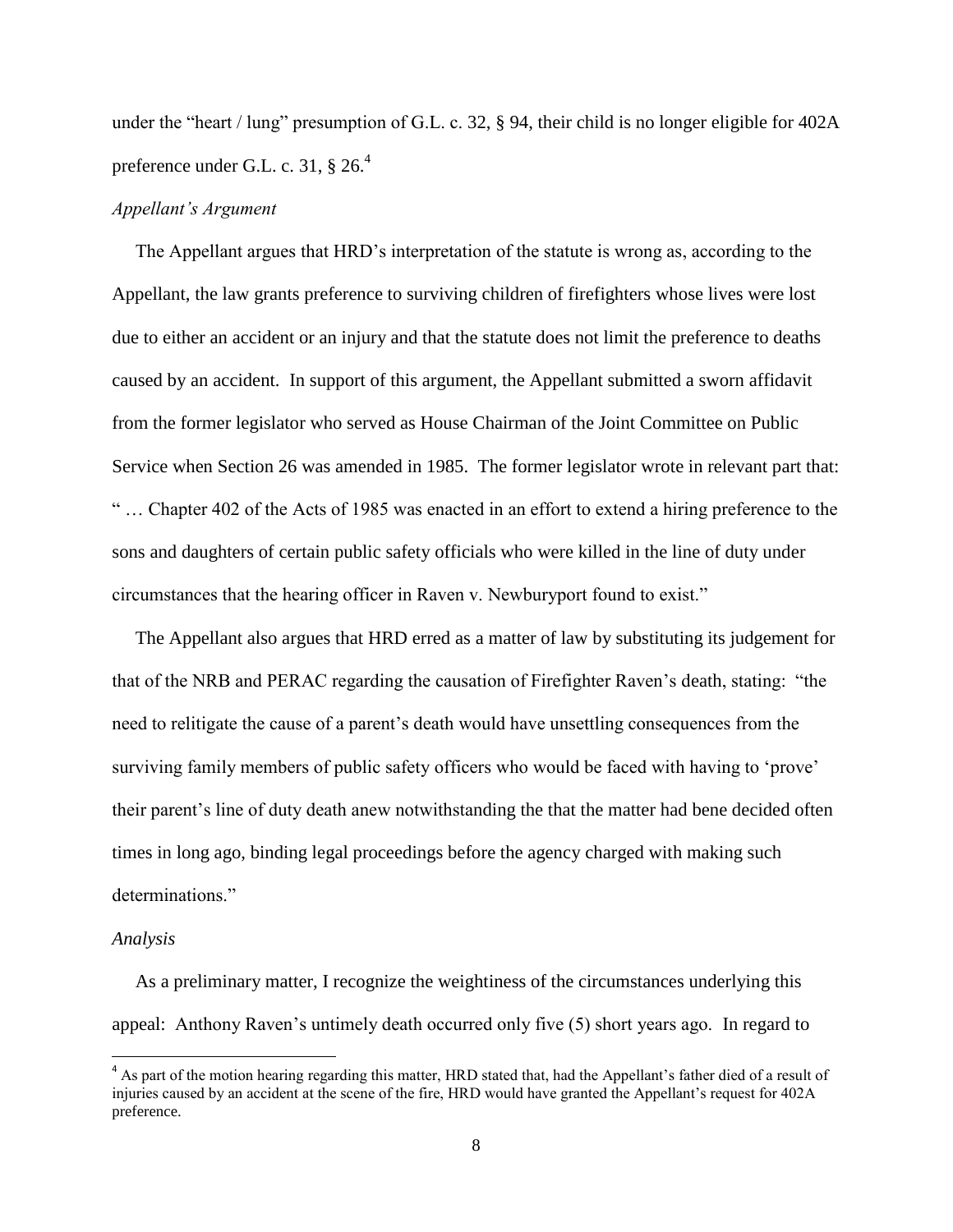whether Firefighter Raven sustained injuries at the scene of the fire in Newburyport that resulted in his death, that specific issue was already litigated before a hearing officer designated by the Newburyport Retirement Board who concluded that "Firefighter Raven suffered an injury while in the performance of his duties on April 21, 2016 while at a fire scene that proximately caused his death on April 26, 2016." The hearing officer's recommended decision, which contained this finding, was adopted by the NRB and PERAC. While HRD argues that the matter before the NRB and PERAC pertained to benefits under Section 100 of Chapter 32, the decision specifically referenced the issue of a *causal relationship between the injuries sustained by Firefighter Raven at the scene and his death*, the same issue before us in Section 26. Based on the circumstances here, including the fact that HRD did not review and/or produce any evidence beyond what was considered by the NRB and PERAC, it is appropriate to give preclusive effect to their above-referenced finding. See Green v. Town of Brookline, 53 Mass. App. Ct. 120 (2001) ("the [DIA] judge erred as a mater of law by failing to give preclusive effect to the finding of a hearing officer for the Civil Service Commission in a prior proceeding that the town had just cause to discipline and then terminate the employee, where the issue of the town's bona fides with respect to personnel actions was identical in both proceedings.")

 HRD's argument that, since Ms. Raven was awarded retirement benefits under G.L. c. 32, § 94, the Appellant is no longer eligible for 402A preference, is misplaced. The awarding of benefits under Section 94 does not prohibit a son or daughter of a firefighter from receiving 402A preference under Section 26. Rather, Section 26 states in relevant part that: " … the presumptions created by section ninety-four, ninety-four A and ninety-four B of chapter thirtytwo, **shall not be applicable** to the death or disablement of any firefighter or police officer whose son or daughter is eligible for appointment." (emphasis added) To me, that language

9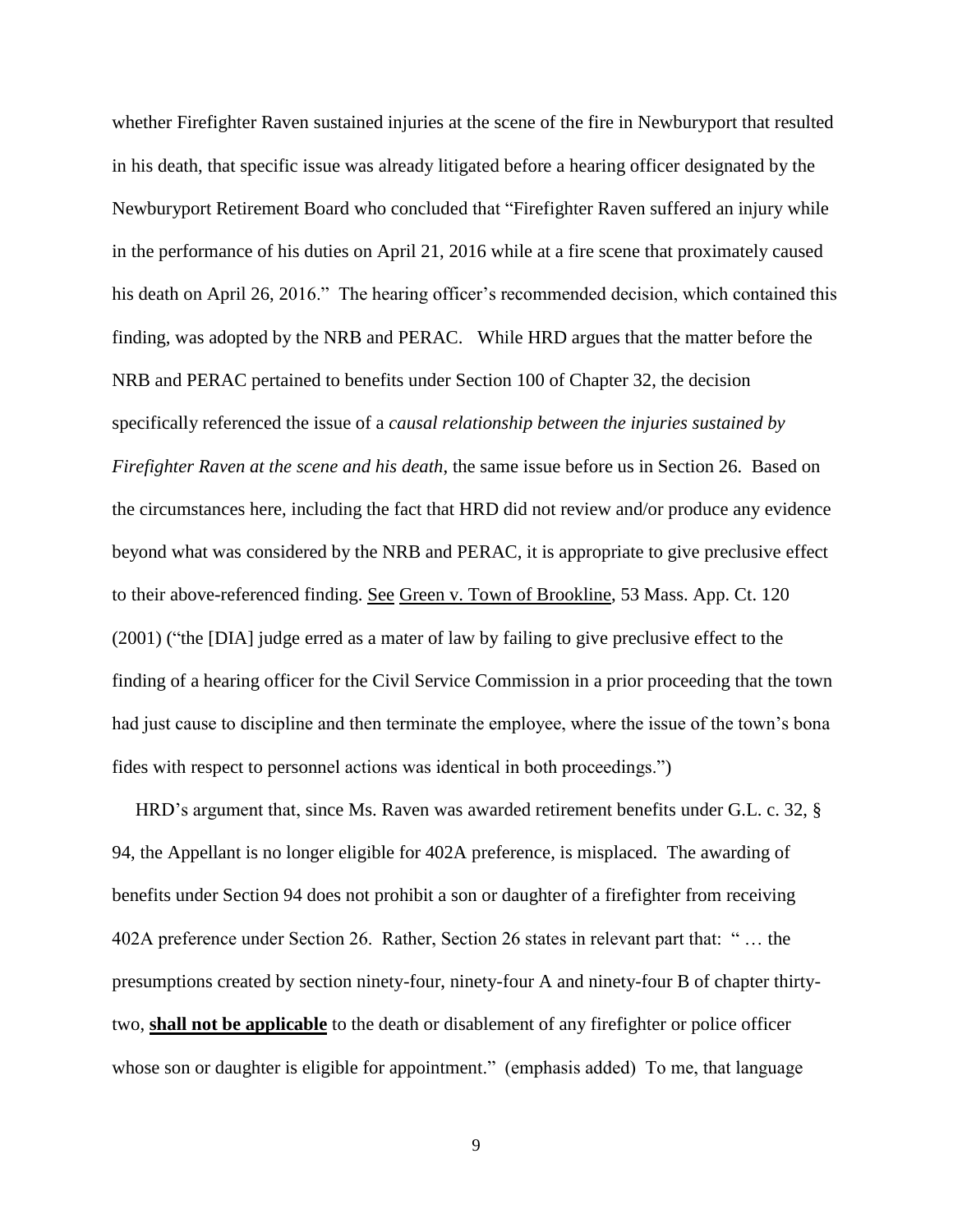does not appear to prevent a son or daughter, whose parent qualified for benefits under Section 94, from showing, by a preponderance of the evidence, *independent of the statutory presumption*, that this his or her parent's death or disablement meets the requirements of Section 26 of Chapter 31. While not explicitly stated, it appears that the Commission reached that conclusion in O'Rourke, referenced above. In all of the Commission decisions cited which reference the nonapplicability of Section 94, the Commission appears to have *separately* concluded that, aside from the non-applicability of Section 94, the facts regarding the parent's death, as reviewed by the Commission, did not qualify the Appellant for 402A preference.

 That leaves the final and most substantive issue regarding this appeal: how to interpret the amendments made to Section 26 of Chapter 31 made by the Legislature in 1985.

Prior to being amended in 1985, Section 26 of Chapter 31 stated in relevant part:

"Notwithstanding any other provision of this chapter or of any other law, a son or daughter of a firefighter or police officer who passes the required written and physical examination for entrance to the fire or police service shall, **if such firefighter or police officer was killed or died of injuries received in the performance of his duty,** have his or her name placed in the first position on the eligible list for appointment to such fire or police service." (emphasis added)

After being amended by Chapter 402 of the Acts of 1985, Section 26 of Chapter 31 now

states in relevant part:

"Notwithstanding any other provisions of this chapter or of any other law, a son or daughter of a firefighter or police officer who passes the required written and physical examination for entrance to the fire or police service shall have his or her name placed in the first position on the eligible list for appointment to such fire or police service if: (1) in the case of a firefighter, such firefighter while in the performance of his duties **and as the result of an accident while responding to an alarm of fire or while at the scene of a fire** was killed or sustained injuries which resulted in his death". (emphasis added)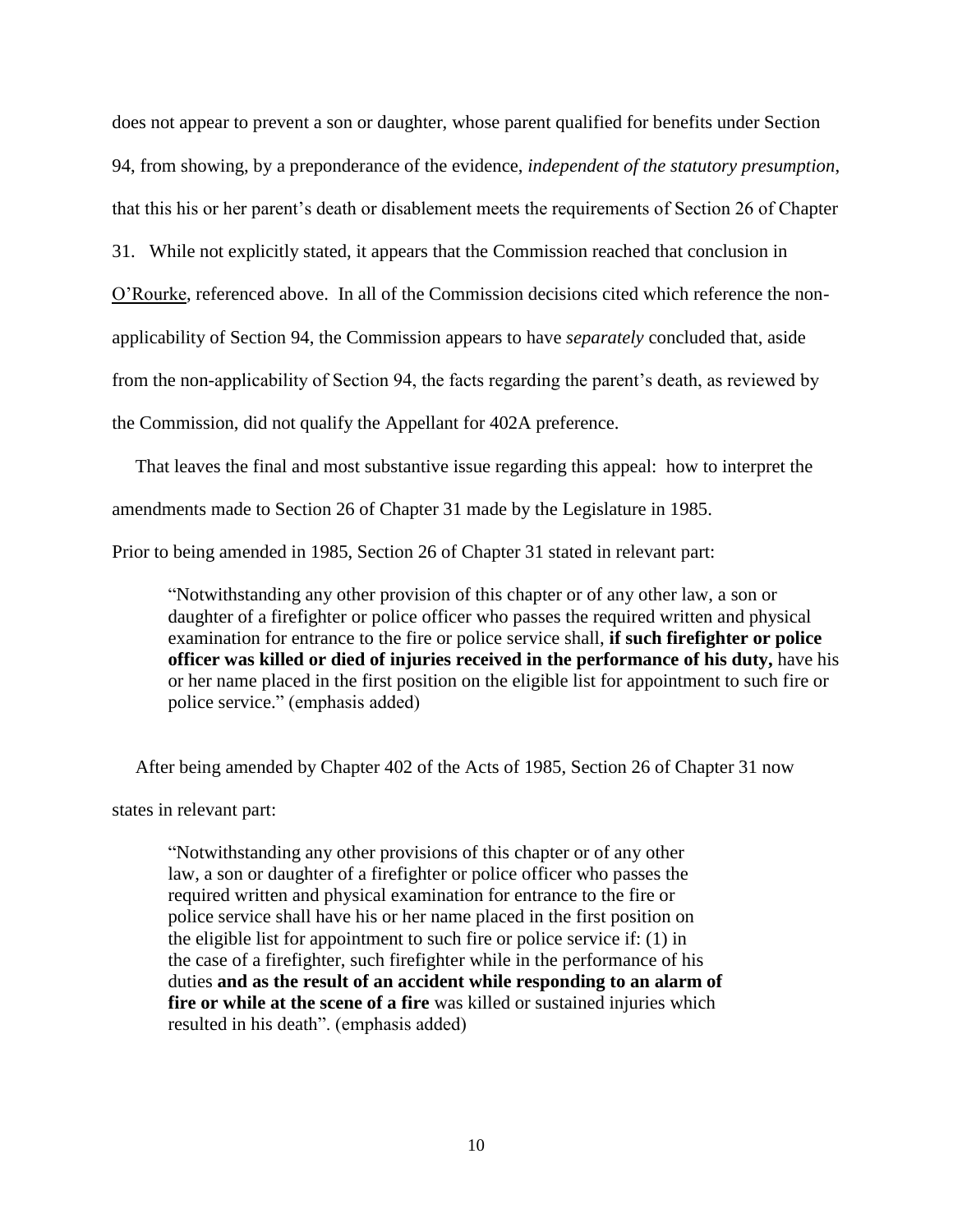The parties have starkly contrasting views regarding whether the 1985 amendments to Section 26 were meant to *limit* or *expand* the preference afforded to the sons and daughters of certain deceased firefighters. HRD argues the former, while the Appellant argues the latter.

 After a careful review of all the evidence, I believe the correct interpretation is more in line with that stated by HRD in its motion for reconsideration in Mingolleli in which HRD stated in part that:

"A firefighter cannot both 'respond' to an alarm of fire and be present at the 'scene' of a fire, because *these are two distinct locations and events*. *Thus, once Lt. Mingolelli arrived at 1125 Centre Street on March 28, 1999, he was no longer 'responding' to an alarm of fire, and had arrived at the scene. Therefore, the analysis under G. L. c. 31, § 26 shifts*, and the relevant issue before the Commission was whether an actual fire had occurred at the scene when Lt. Mingolelli arrived. However, *the Commission's decision has overlooked this distinction*, *and has erroneously read the two clauses as one*, noting that Lt. Mingolelli 'responded to an alarm of fire' and then concluding that he suffered injury at the 'scene' of a fire." (emphasis added)

 While I am aware that HRD's above-referenced argument in Mingolelli was related to whether or not an actual fire occurred, their argument that there is a significant distinction between *responding to an alarm of fire* and *being present at the scene of a fire* suggests that the legislature did not intend to require that injuries sustained by a firefighter at the scene of fire must have been the result of an "accident" in order for that firefighter's son or daughter to qualify for the preference. Rather, it appears that the legislature, when it added the words "responding to an alarm of fire", intended to expand the circumstances which would qualify for a 402A preference, with certain limitations. Specifically, injuries leading to death while "responding to an alarm of fire" would only be a qualifying event in regard to the 402A preference if those injuries were sustained "as a result of an accident" (i.e. – a firefighter who is fatally injured in an automobile accident responding to an alarm of fire.)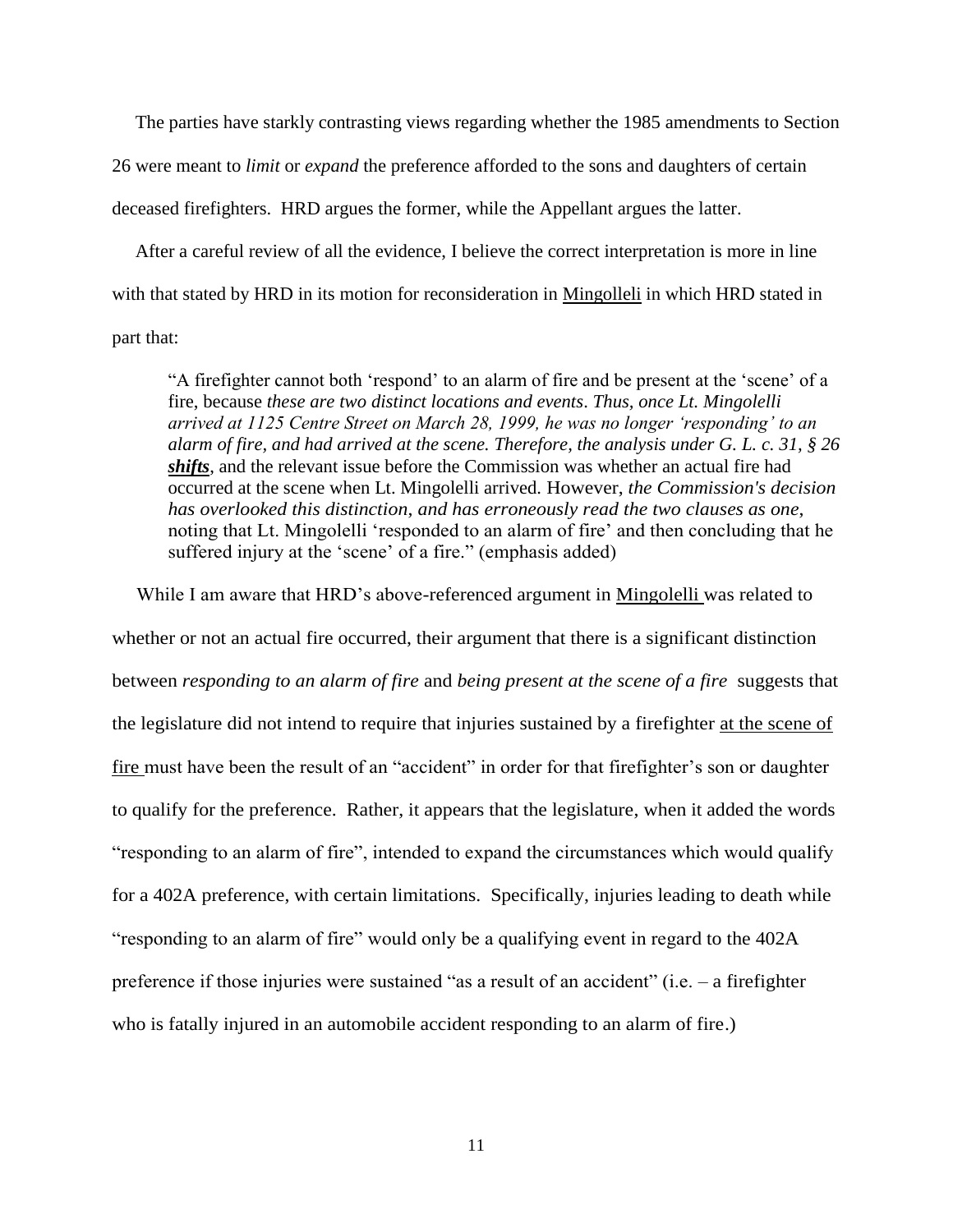I do not believe the legislature, through the 1985 amendment, meant to add a new requirement that injuries sustained at the scene of a fire *which resulted in a firefighter's death* must now be shown to have been the result of an "accident" at the fire scene. Put another way, I don't believe the legislative intent was to take away or reduce a preference already in place for the sons and daughters of deceased firefighters. Rather, as stated by the former legislator who was Chairman of the Public Service Committee at the time, Chapter 402 of the Acts of 1985, was indeed meant to grant a preference in the circumstances described here in which Anthony Raven sustained injuries at the scene of a fire which resulted in his death. The statute does not require his son to now show that those injuries, which resulted in his father's death, were sustained "as a result of an accident." *Conclusion*

 The Appellant's appeal under Docket No. E-20-033 is hereby *allowed*. Pursuant to Chapter 310 of the Acts of 1993, the Commission hereby orders that HRD shall, forthwith, provide Matthew Raven with the so-called 402A hiring preference on the current eligible list for firefighter; and, on a going forward basis, provide the Appellant with the 402A hiring preference when he takes and passes the firefighter examination.

 As part of this appeal, the Appellant raised the issue of whether, as a result of being denied the 402A preference, the Appellant may have been harmed due to certain reserve and/or full-time appointments that may have occurred in Newburyport while this matter was pending. The Appellant, either through a motion for reconsideration, or through a separate non-bypass equity appeal with the Commission (in which no additional fee would be required), either of which must be filed within 30 days of this decision, may request such additional relief as may be warranted for the Commission to consider.

12